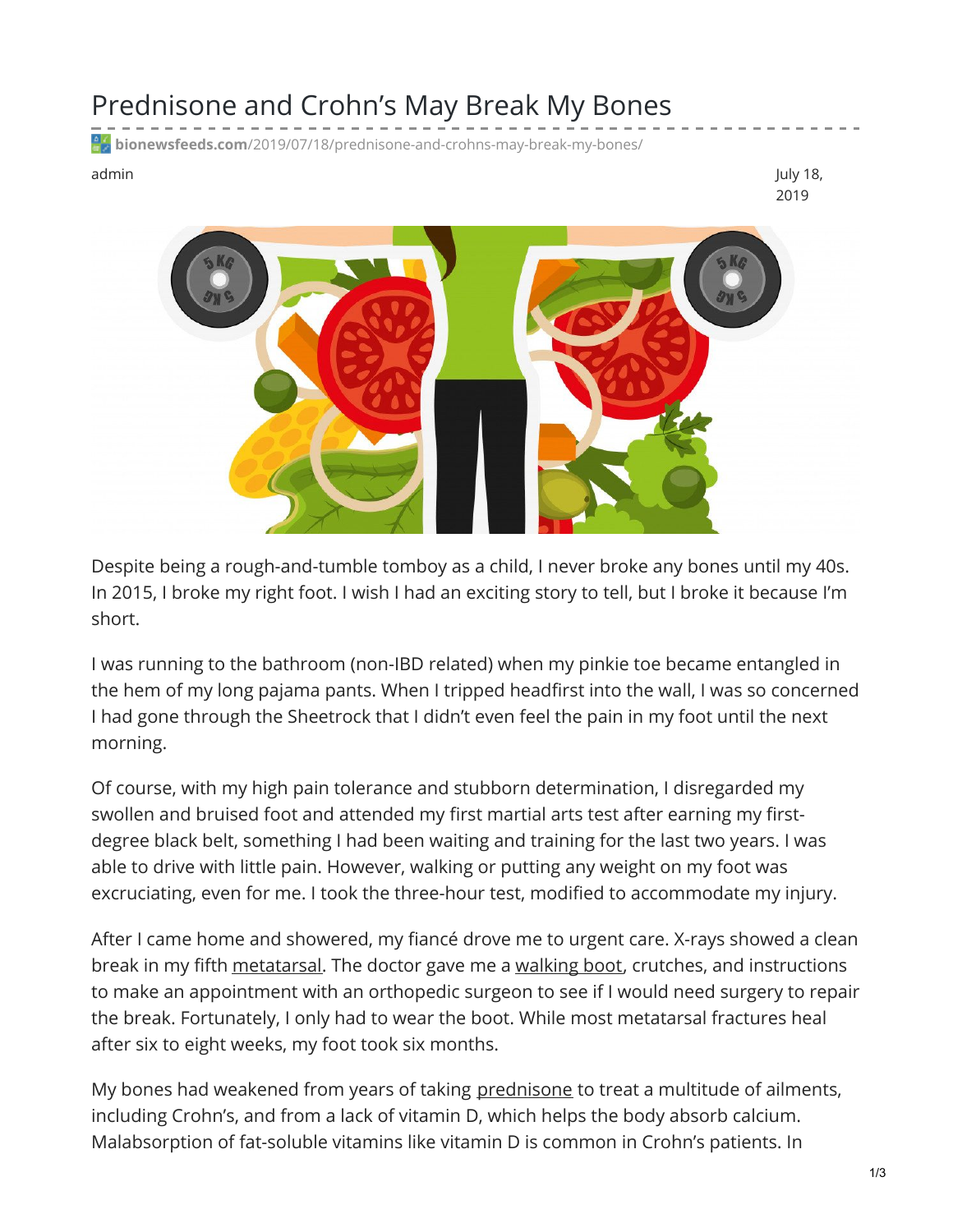the article "Vitamin D and [Inflammatory](https://www.ncbi.nlm.nih.gov/pmc/articles/PMC5114499/) Bowel Disease," published in the journal *[Gastroenterology](https://www.gastroenterologyandhepatology.net/) & Hepatology*, Dr. Ashwin N. Ananthakrishnan notes that some studies indicate up to 70% of people with IBD have insufficient vitamin D levels.

I'm surprised I hadn't broken anything sooner as clumsy as I am, especially since I had been diagnosed with a vitamin D deficiency sometime around 2010. Bloodwork for my gastroenterologist showed my vitamin D level was somewhere in the teens, slightly below the [normal](https://medlineplus.gov/ency/article/003569.htm) range of 20 to 40 nanometers per milliliter.

He referred me to an [endocrinologist,](https://www.hopkinsmedicine.org/health/treatment-tests-and-therapies/bone-densitometry) who then ordered a bone density scan, or bone densitometry, to assess any damage to my bone mass. The results showed [osteopenia](https://www.health.harvard.edu/womens-health/osteopenia-when-you-have-weak-bones-but-not-osteoporosis) in my left hip and spine. Because I was only in my late 30s and was premenopausal at the time, the endocrinologist recommended I take calcium supplements with added vitamin D3 and eat and drink more calcium-rich foods.

My vitamin D level briefly increased to a low normal range but fell after time. Per doctor's orders, I began taking more than the recommended daily dose (5,000 IU) of the strongest over-the-counter vitamin D. Again, my vitamin D level rose to the optimal range but wouldn't hold steady.

At the time I broke my foot, my vitamin D level had fallen below 10. I had begun taking [ergocalciferol](https://www.rxlist.com/calciferol-drug/patient-images-side-effects.htm#nottake), a prescription dose of 50,000 IU of vitamin D, multiple times a week. When that failed to normalize and stabilize my level, the endocrinologist determined I couldn't absorb the vitamin through my digestive tract. By the end of the year, my only recourse was to start intramuscular injections of vitamin D.

In the beginning, I would give myself injections of 150,000 IU of vitamin D twice a week. As my levels ticked upward, the injections became less frequent and the dosage strength decreased. By the time my liver failed in the fall of 2017, I was down to one monthly maintenance dose of 100,000 IU.

Since my transplant, my body has been able to maintain a normal vitamin D level through nutrition alone. However, both my endocrinologist and gastroenterologist continue to monitor my level every six months, and I will be having a bone density scan next month to ensure my bones haven't further deteriorated. If my bone density is stable or even improved, I can go back to the recommended biannual schedule.

I still have some concerns about the fragility of my bones. That doesn't stop me from continuing to practice martial arts four times a week. In fact, all my doctors encourage my exercise regimen. The [weight-bearing](https://www.bones.nih.gov/health-info/bone/bone-health/exercise/exercise-your-bone-health) exercises involved, such as running, jumping, and kicking, as well as the [strength](https://www.health.harvard.edu/staying-healthy/strength-training-builds-more-than-muscles) training and [yoga](https://www.yogajournal.com/lifestyle/bone-up) aspects of martial arts actually strengthen